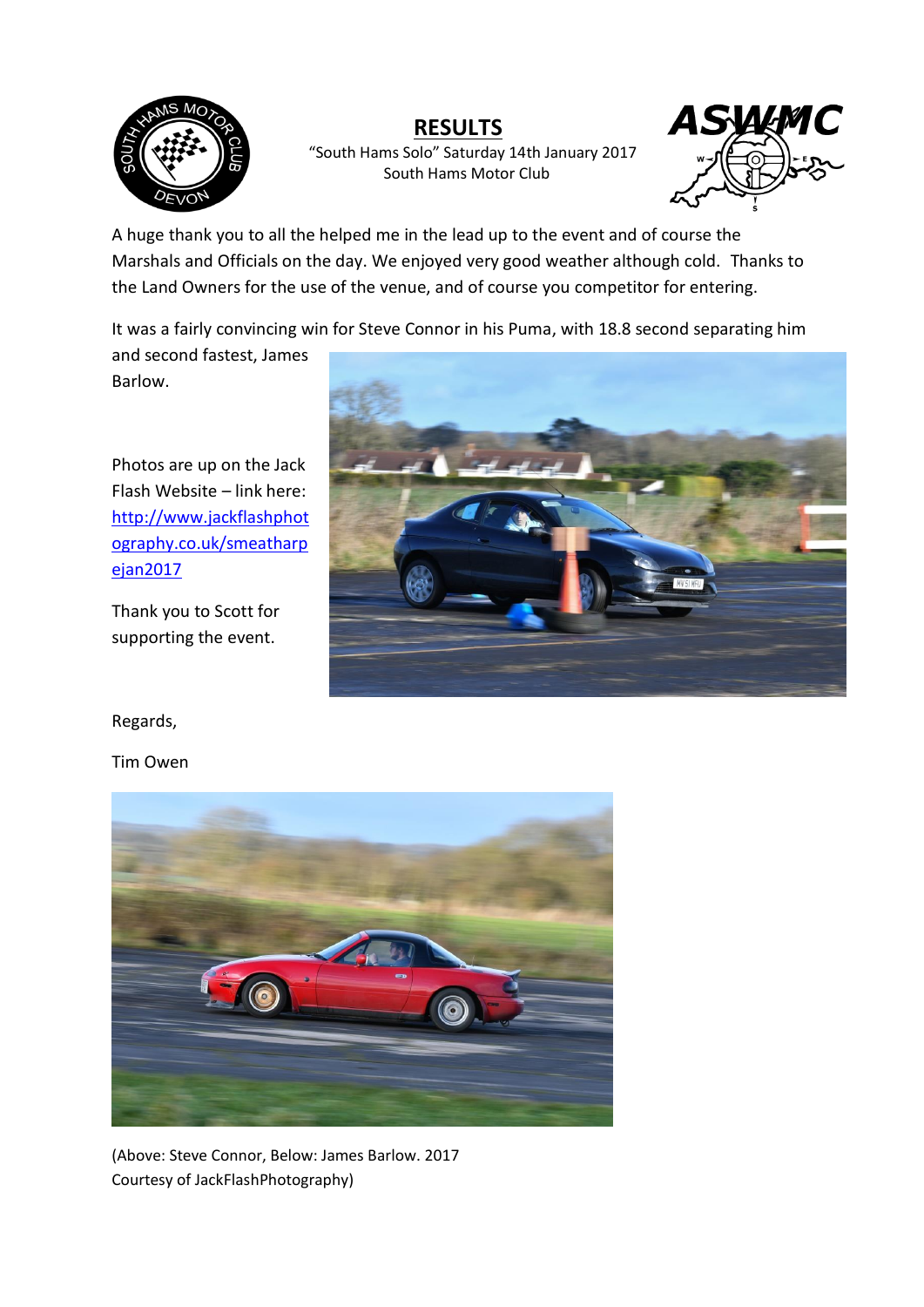## Entry List

| <b>CarNo Driver Name</b> | <b>Driver Town</b>            | <b>Driver Club</b>                |            | <b>Car Make Car Model</b> | <b>Registration Colour CC</b> |               |        | Class |
|--------------------------|-------------------------------|-----------------------------------|------------|---------------------------|-------------------------------|---------------|--------|-------|
| 2 Alan Holly             | Weston-Super-Mare North Devon |                                   | Mazda      | MX5                       | RE52 YAU                      | Yellow 1800 D |        |       |
| 102 Luke Holly           | Weston-Super-Mare             | North Devon                       | Mazda      | MX6                       | RE52 YAU                      | Yellow        | 1800 D |       |
| 4 Kevin Sherlock         | Newton Abbot                  | <b>SHMC</b>                       | Citroen    | C <sub>2</sub>            | MJ55RYK                       | Silver        | 1598 B |       |
| 104 Claire Sherlock      | Newton Abbot                  | <b>SHMC</b>                       | Citroen    | C <sub>3</sub>            | MJ55RYK                       | Silver        | 1598 B |       |
| 5 Ian Drewitt            | Weston-S-Mare                 | Weston-S-Mare                     | Citroen    | C <sub>2</sub> GT         | LS54 HAE                      | Silver        | 1587 B |       |
| 6 Wayne Grimshaw         | Plymouth                      | Camel Vale                        | Vauxhall   | Nova Sr                   |                               | Red           | 1300 A |       |
| 7 James Barlow           | Kingsbridge                   | South Hams Motor Club             | Mazda      | MX5                       | G937EJH                       | Red           | 1600 D |       |
| 8 Barry Evans            | Poole                         | <b>Bournemouth &amp; District</b> | <b>MG</b>  | ZR                        | AO03XWR                       | Blue          | 1396 A |       |
| 9 Guy Heynes             | Totnes                        | South Hams Motor Club             | Nissan     | Micra                     | W963KFA                       | Silver        | 998 A  |       |
| 10 Tom Clarke            |                               | <b>SHMC</b>                       | Renault    | Clio                      | GK52HLY                       | Blue          | 1998 B |       |
| 11 Ben Ashley            | Portishead                    | Weston-Super-Mare                 | Mazda      | MX5                       | KF02 BWM                      | Blue          | 1800 D |       |
| 12 Tom Jefferis          | Taunton                       | <b>Taunton Motoring Club</b>      | Ford       | Escort                    | <b>CRJ 882T</b>               | Blue          | 1993 B |       |
| 13 Gareth Andrews        | Taunton                       | Taunton MC                        | Proton     | Compact                   | R173KKX                       | Green         | 1597 B |       |
| 14 Antony Brown          | <b>Bridgwater</b>             | Weston-Super-Mare MC              | Mazda      | MX5                       | G725DRF                       | <b>Black</b>  | 1597 D |       |
|                          |                               | Stroud & DMC/ Bristol             |            |                           |                               |               |        |       |
| 15 Rich Welsh            | Stroud                        | Pegasus M/C                       | Mazda      | MX5                       | MF 04 TKN                     |               | 1840 D |       |
|                          |                               | Stroud & DMC/Bristol              |            |                           |                               |               |        |       |
| 115 Ade Welsh            | Stroud                        | Pegasus M/C                       | Mazda      | MX6                       | MF 04 TKN                     |               | 1840 D |       |
| 16 Steve Conner          | <b>Bristol</b>                | <b>Bath</b>                       | Ford       | Puma                      | MV 51 MFU                     | Black         | 1679 B |       |
| 17 David Fooks           | Holford                       | <b>Weston Super Mare</b>          | Ford       | Puma                      | <b>Y436KMO</b>                | Green         | 1679 B |       |
| 18 Eimantas Ulrikas      | Saltash                       | <b>Truro And District</b>         | Mazda      | $MX-5$                    | K616EJM                       | <b>Black</b>  | 1600 D |       |
| 19 Haydn Marks           | Aylesbury                     | Oxford MC                         | <b>BMW</b> | 318Ti Compact X98 NDA     |                               | Blue          | 1895 B |       |
| 20 Nicky Abbott          | Yealmpton                     | South Hams Motor Club             | Mazda      | MX5                       | G461 NVV                      | <b>Black</b>  | 1600 D |       |
| 21 Sam Abbott            | Earmington                    | South Hams Motor Club             | Mazda      | MX5                       | N377TPR                       | Green         | 1800 D |       |
| 22 David Marfleet        | Street                        | <b>Tavern Motor Club</b>          | Vauxhall   | Corsa B Sport             | W551TEH                       | Yellow        | 1400 A |       |
| 23 Brent Burton          | <b>Totnes</b>                 | <b>SHMC</b>                       | Suzuki     | Ignis                     | MA04ZCJ                       | Yellow 1500 B |        |       |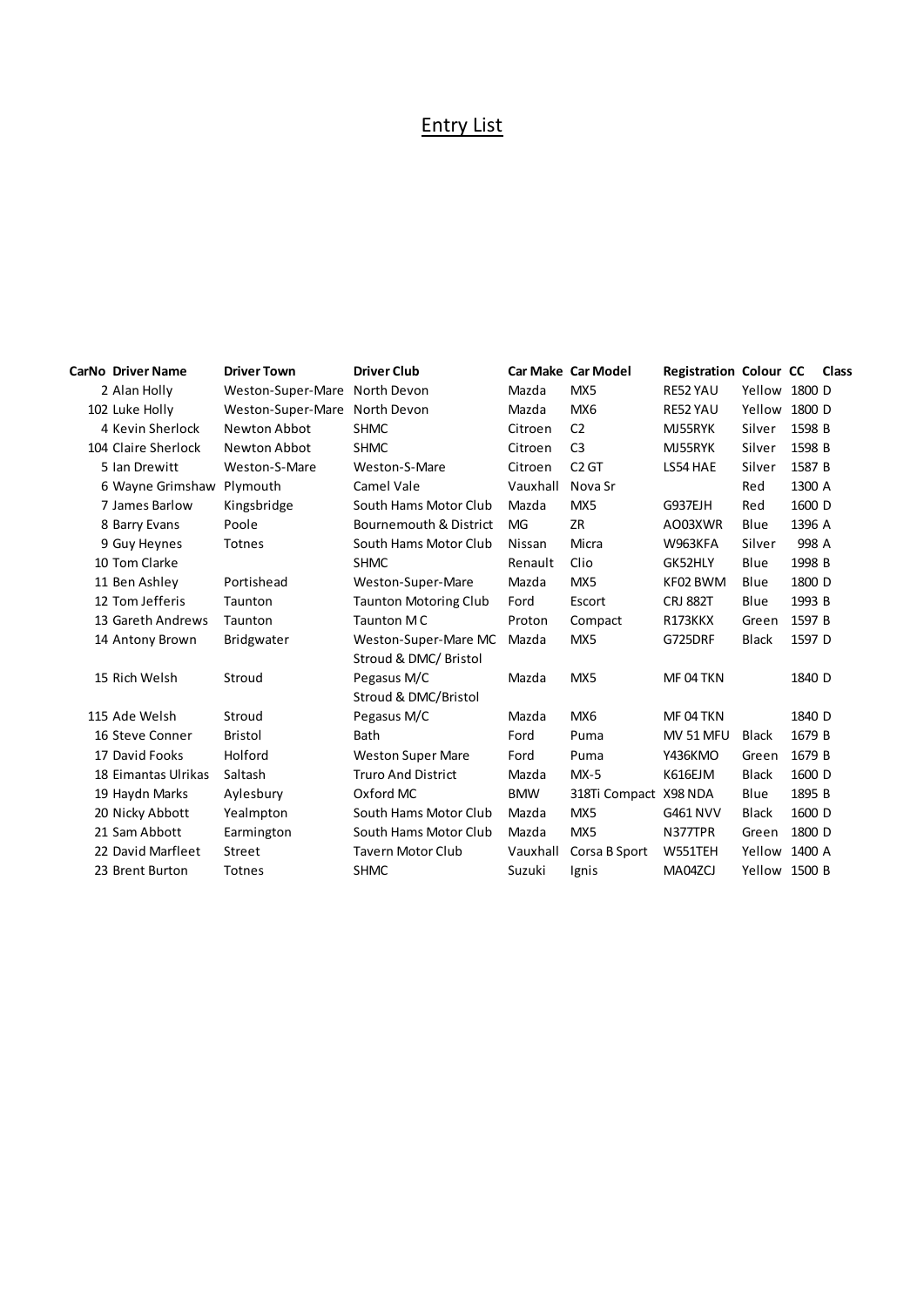KEY: Competitors are listed in class in order they appear on the entry list, with their competition number next to their name.

"o" next to the time indicates time dropped. Best two runs on each test to count, indicated by "1". Test Maximums and Wrong Tests shown by "TM".

N.B. some competitor times may have been nominal inputs due to time recorded and a wrong test.

#### Test 1

#### Class A:

|   | Test 1             | Run 1 |             | Run 2         | Run 3         | <b>Total Time</b> |
|---|--------------------|-------|-------------|---------------|---------------|-------------------|
|   | Wayne Grimshaw     | 90.7  |             | 79.7          | 78.1          | 157.8             |
|   | <b>Barry Evans</b> | max   | 98.1<br>TM. | $*98.$<br>max | 81.2          | 179.3             |
|   | <b>Guv Hevnes</b>  | 81.7  |             | 84.0          | 86.6          | 165.7             |
| 4 | David Marfleet     | max   | TM.<br>98.1 | $*98.$<br>max | $*98.$<br>max | 196.2             |

#### Class B:

|                | Test 1                 | Run 1 |        | Run 2                    |   | Run 3           | <b>Total Time</b> |
|----------------|------------------------|-------|--------|--------------------------|---|-----------------|-------------------|
| 1              | <b>Kevin Sherlock</b>  | 82.7  |        | 76.6                     |   | 75.6            | 152.2             |
| $\overline{2}$ | lan Drewitt            | 80.6  |        | 75.7                     |   | 86.8            | 156.3             |
| 3              | <b>Tom Clarke</b>      | max   | ™ 93.5 | 75.8                     |   | 76.3            | 152.1             |
| 4              | <b>Tom Jefferis</b>    | 84.9  |        | 85.8                     | O | 76.9            | 161.8             |
| 5              | <b>Steve Conner</b>    | 77    |        | 74.4                     |   | 73.5            | 147.9             |
| 6              | David Fooks            | max   | ™ 93.5 | 78.8                     |   | ™ 93.5<br>max   | 172.3             |
| 7              | <b>Haydn Marks</b>     | 81.3  |        | 78.3                     |   | ™ 93.5<br>max   | 159.6             |
| 8              | <b>Brent Burton</b>    | 84.8  |        | 83.4                     |   | $M$ 93.5<br>max | 168.2             |
| 9              | <b>Claire Sherlock</b> | 97    | ™ 93.5 | 84                       |   | 79.9            | 163.9             |
| 10             | Ross Stamp             | max   | ™ 93.5 | ™ 93.5<br>max            | œ | 83              | 176.5             |
| 11             | Vince Webber           | max   | ™ 93.5 | <b>TM</b><br>93.5<br>max |   | 78.2            | 171.7             |
| 12             | <b>Gareth Andrews</b>  | 81.6  |        | ™ 93.5<br>max            |   | 82.9            | 164.5             |

|                | Test 1                  | Run 1             | Run 2 | Run 3 | <b>Total Time</b> |
|----------------|-------------------------|-------------------|-------|-------|-------------------|
|                | Alan Holly              | 84.6              | 77    | 80.5  | 157.5             |
| $\overline{2}$ | James Barlow            | 84.1              | 74.2  | 76.9  | 151.1             |
| 3              | <b>Ben Ashley</b>       | 80.1              | 77.1  | 77.1  | 154.2             |
| 4              | <b>Antony Brown</b>     | ø.<br>93.<br>max  | 79.9  | 78.1  | 158               |
| 5              | <b>Rich Welsh</b>       | 78.7              | 75.7  | 73.1  | 148.8             |
| 6              | <b>Eimantas Ulrikas</b> | 77.3              | 79.4  | 82.1  | 156.7             |
|                | Nicky Abbott            | 96.5<br>93.<br>ø. | 91.5  | 89.7  | 181.2             |
| 8              | Sam Abbott              | 89.1              | 79.4  | 82.4  | 161.8             |
| 9              | Luke Holly              | 83.4              | 76.9  | 74.8  | 151.7             |
| 10             | Ade Welsh               | 76.6              | 74.9  | 73.3  | 148.2             |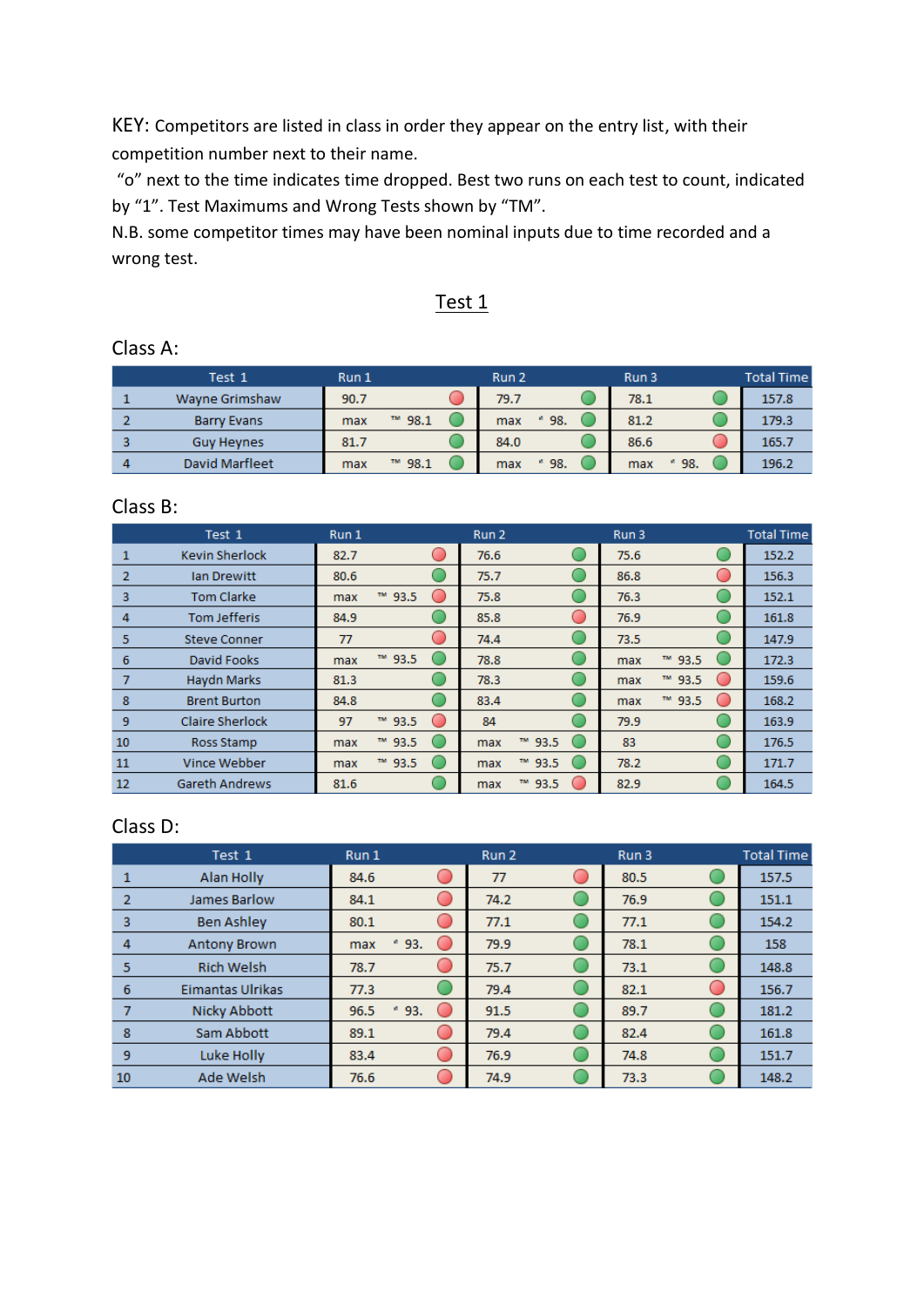## Test 2

### Class A:

| Test 2             | Run 1 | Run 2 | Run 3 |       |
|--------------------|-------|-------|-------|-------|
| Wayne Grimshaw     | 79.6  | 77.6  | 79.2  | 156.8 |
| <b>Barry Evans</b> | 83.2  | 81.4  | 82.5  | 163.9 |
| <b>Guy Heynes</b>  | 83.8  | 83.3  | 82.3  | 165.6 |
| David Marfleet     | 83.9  | 83.7  | 90.4  | 167.6 |

#### Class B:

|                | Test 2                 | Run 1                           | Run 2                                                 | Run 3         |       |
|----------------|------------------------|---------------------------------|-------------------------------------------------------|---------------|-------|
| 1              | <b>Kevin Sherlock</b>  | 77.8                            | 81.3<br>$\left( \begin{array}{c} \end{array} \right)$ | 77.7          | 155.5 |
| $\overline{2}$ | lan Drewitt            | 81.4<br>C                       | 79.6                                                  | 76.4          | 156   |
| 3              | <b>Tom Clarke</b>      | 77.4                            | 77.1                                                  | 78.1          | 154.5 |
| 4              | <b>Tom Jefferis</b>    | 86.7                            | 92.4<br>O                                             | 85.5          | 172.2 |
| 5              | <b>Steve Conner</b>    | 76.3<br>c.                      | 73.6                                                  | 73.8          | 147.4 |
| 6              | David Fooks            | 89.7                            | 81.4                                                  | 81.1          | 162.5 |
| 7              | Haydn Marks            | 79.5                            | 82.6                                                  | 86.7          | 162.1 |
| 8              | <b>Brent Burton</b>    | 84.8                            | 83                                                    | 84.1          | 167.1 |
| 9              | <b>Claire Sherlock</b> | ™ 93.6<br>$\blacksquare$<br>max | 82                                                    | 80.7          | 162.7 |
| 10             | Ross Stamp             | 92                              | 87.3                                                  | 82.3          | 169.6 |
| 11             | Vince Webber           | ™ 93.6<br>max                   | 86.2                                                  | ™ 93.6<br>max | 179.8 |
| 12             | <b>Gareth Andrews</b>  | 80.6                            | 83.2<br>$\overline{\phantom{0}}$                      | 81.5          | 162.1 |

|    | Test 2                  | Run 1            | Run 2                                     | Run 3              |       |
|----|-------------------------|------------------|-------------------------------------------|--------------------|-------|
|    | Alan Holly              | 81.9             | 99.9<br>$*94.$                            | 78.1               | 160   |
| 2  | <b>James Barlow</b>     | 76.9             | " 94.<br>max                              | 81.8               | 158.7 |
| з  | <b>Ben Ashley</b>       | 88.9             | 75.3                                      | 86.4               | 161.7 |
| 4  | <b>Antony Brown</b>     | 92               | 82.4                                      | 78.5               | 160.9 |
| 5  | <b>Rich Welsh</b>       | 75.3             | 85                                        | 76.1               | 151.4 |
| 6  | <b>Eimantas Ulrikas</b> | 78.4             | 75                                        | 78                 | 153   |
|    | Nicky Abbott            | ø.<br>94.<br>max | 91.8                                      | 106.6<br>94.<br>ø. | 186.5 |
| 8  | Sam Abbott              | 83.4             | 77.7                                      | 94.<br>98.1<br>ø,  | 161.1 |
| 9  | Luke Holly              | 81.4             | $*94.$<br>$\overline{\phantom{a}}$<br>max | 78.6               | 160   |
| 10 | <b>Ade Welsh</b>        | w.<br>94.<br>max | 74.7                                      | 81.3               | 156   |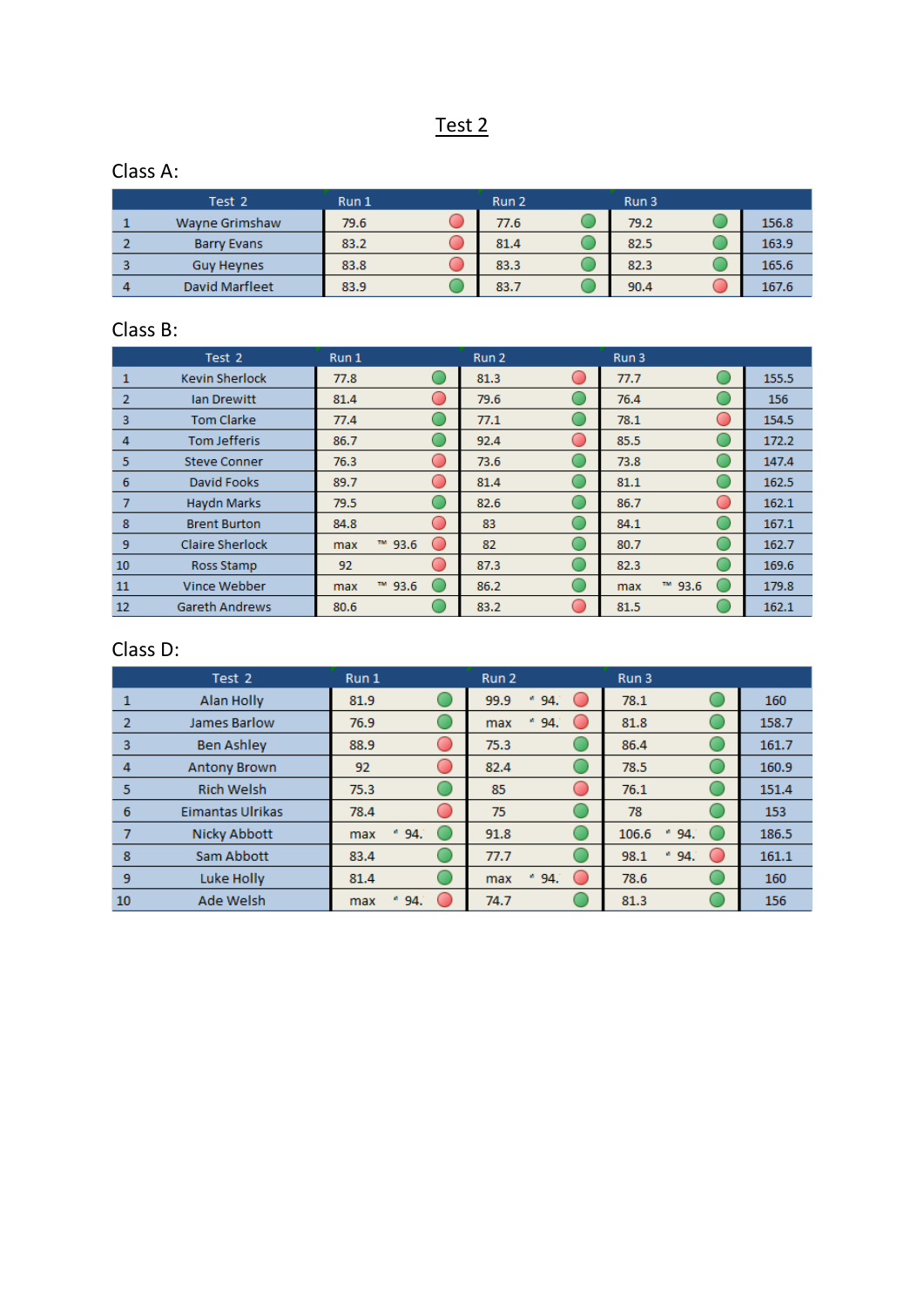## Test 3

### Class A:

| Test 3            | Run 1 |              | Run 2 |     | Run 3      |       |
|-------------------|-------|--------------|-------|-----|------------|-------|
| Wayne Grimshaw    | 88.7  |              | 86.7  |     | 84.2       | 170.9 |
| Barry Evans       | 89.2  |              | 88.0  |     | 87.7       | 175.7 |
| <b>Guv Hevnes</b> | max   | $M$ 104.2    | max   | 104 | 104<br>max | 208.4 |
| David Marfleet    | max   | 104.2<br>TM. | 96.9  |     | 91.9       | 188.8 |

### Class B:

|                | Test 3                 | Run 1     | Run 2                                           | Run 3 |       |
|----------------|------------------------|-----------|-------------------------------------------------|-------|-------|
| 1              | <b>Kevin Sherlock</b>  | 90.1      | $M$ 101.1<br>$\blacksquare$<br>max              | 87.1  | 177.2 |
| $\overline{2}$ | <b>Ian Drewitt</b>     | 86.7      | 85.7                                            | 85.1  | 170.8 |
| 3              | <b>Tom Clarke</b>      | 95.6      | 85                                              | 84.1  | 169.1 |
| 4              | <b>Tom Jefferis</b>    | 98.9      | 100.7<br>œ                                      | 91.2  | 190.1 |
| 5              | <b>Steve Conner</b>    | 82.3      | 81.1                                            | 85.9  | 163.4 |
| 6              | David Fooks            | 88.4      | 86.4                                            | 86    | 172.4 |
| 7              | <b>Haydn Marks</b>     | 96.7      | m<br>102.2<br>101.1<br>$\overline{\phantom{a}}$ | 99.3  | 196   |
| 8              | <b>Brent Burton</b>    | 91.1      | 87.2                                            | 87    | 174.2 |
| 9              | <b>Claire Sherlock</b> | 93.6<br>O | 89.5                                            | 87.1  | 176.6 |
| 10             | Ross Stamp             | 92.7      | 89.5                                            | 90.2  | 179.7 |
| 11             | Vince Webber           | 92.6      | 88.8                                            | 88.2  | 177   |
| 12             | <b>Gareth Andrews</b>  | 86.3      | 86.6                                            | 85.8  | 172.1 |

|    | Test 3                  | Run 1                                                               | Run 2      | Run 3      |       |
|----|-------------------------|---------------------------------------------------------------------|------------|------------|-------|
|    | Alan Holly              | 87.4                                                                | 87.5       | 84         | 171.4 |
| 2  | <b>James Barlow</b>     | 90.2                                                                | 82.6       | 84.1       | 166.7 |
| 3  | <b>Ben Ashley</b>       | 88.7                                                                | 92         | 92.4       | 180.7 |
| 4  | <b>Antony Brown</b>     | 86.9                                                                | 85.3       | 84.5       | 169.8 |
| 5  | <b>Rich Welsh</b>       | 101<br>max                                                          | 101<br>max | 101<br>max | 203.2 |
| 6  | <b>Eimantas Ulrikas</b> | 83.6                                                                | 84.5       | 85.5       | 168.1 |
|    | Nicky Abbott            | 96.3<br>$\begin{array}{c} \begin{array}{c} \end{array} \end{array}$ | 93.2       | 91.6       | 184.8 |
| 8  | Sam Abbott              | 92.2                                                                | 88.3       | 87.5       | 175.8 |
| 9  | Luke Holly              | 96.6                                                                | 82.8       | 88.7       | 171.5 |
| 10 | <b>Ade Welsh</b>        | 82                                                                  | 101<br>max | 81.6       | 163.6 |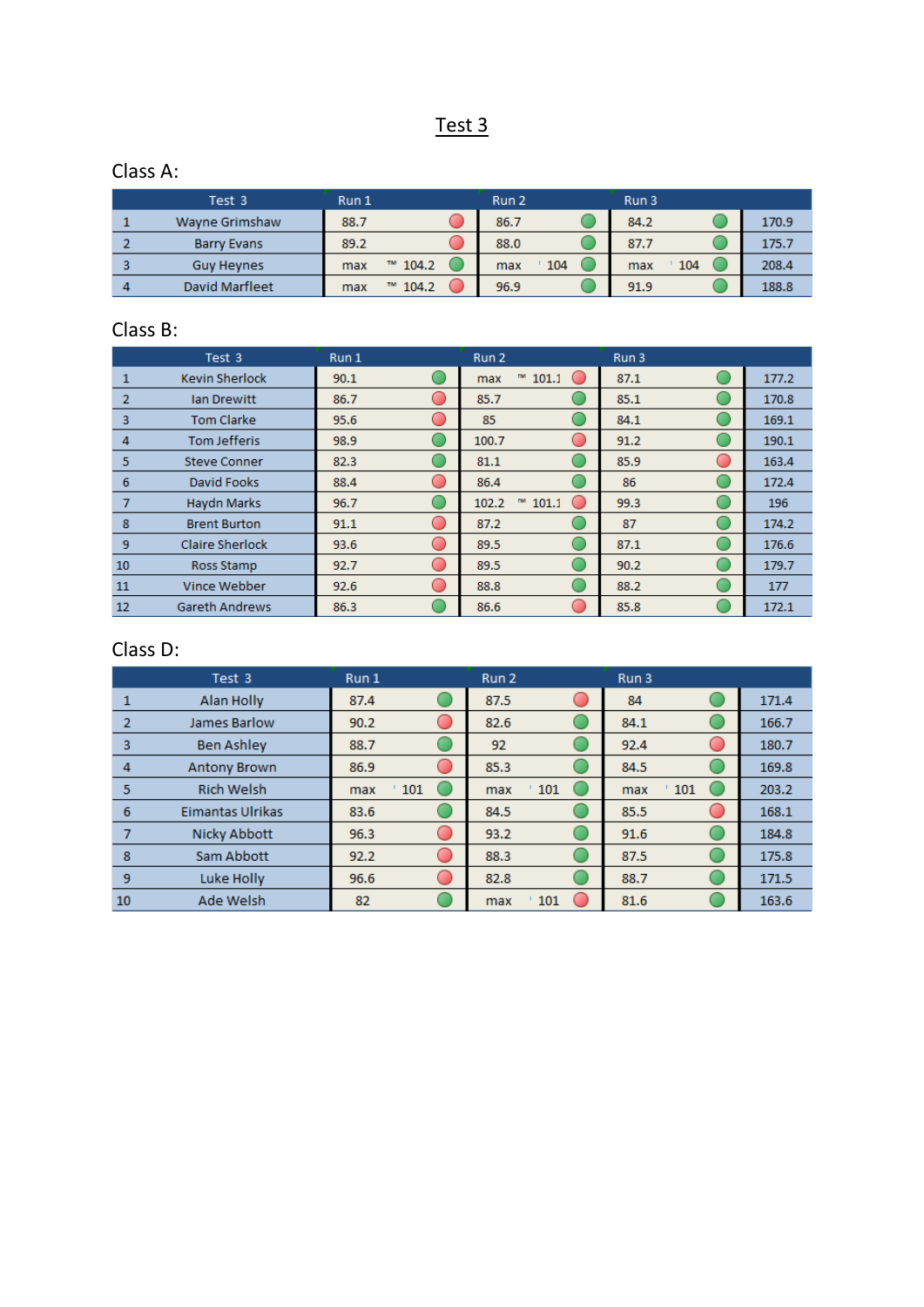## Test 4

### Class A:

| Test 4             | Run 1 | Run 2 | Run 3 |       |
|--------------------|-------|-------|-------|-------|
| Wayne Grimshaw     | 86.0  | 84.8  | 83.6  | 168.4 |
| <b>Barry Evans</b> | 85.4  | 85.5  | 85.4  | 170.8 |
| <b>Guy Heynes</b>  | 89.7  | 90.3  | 87.2  | 176.9 |
| David Marfleet     | 90.5  | 93.5  | 89.8  | 180.3 |

#### Class B:

|                | Test 4                 | Run 1         | Run 2                                                          | Run 3 |       |
|----------------|------------------------|---------------|----------------------------------------------------------------|-------|-------|
| 1              | <b>Kevin Sherlock</b>  | 89.7          | ™ 99.6<br>$\left( \begin{array}{c} \end{array} \right)$<br>max | 83.5  | 173.2 |
| $\overline{2}$ | lan Drewitt            | 85<br>C       | 83.6                                                           | 84.2  | 167.8 |
| 3              | <b>Tom Clarke</b>      | 87.4          | 82.4                                                           | 82.4  | 164.8 |
| 4              | <b>Tom Jefferis</b>    | ™ 99.6<br>max | ™ 99.6<br>102.5                                                | 88.4  | 188   |
| 5              | <b>Steve Conner</b>    | 80.4<br>c.    | 80.2                                                           | 79.6  | 159.8 |
| 6              | David Fooks            | 83.9          | 82.9                                                           | 88.4  | 166.8 |
| 7              | Haydn Marks            | 93.3          | 99.6<br>$\overline{(\phantom{a})}$                             | 86.1  | 179.4 |
| 8              | <b>Brent Burton</b>    | 86.1          | 86.1                                                           | 85.8  | 171.9 |
| 9              | <b>Claire Sherlock</b> | 87.4<br>C     | 86.6                                                           | 85.4  | 172   |
| 10             | Ross Stamp             | 87.8          | 86.7                                                           | 90.6  | 174.5 |
| 11             | Vince Webber           | 86.5          | 89                                                             | 89.5  | 175.5 |
| 12             | <b>Gareth Andrews</b>  | 84.1          | 81.6                                                           | 87.2  | 165.7 |

|    | Test 4              | Run 1            | Run 2           | Run 3              |       |
|----|---------------------|------------------|-----------------|--------------------|-------|
|    | Alan Holly          | 87.5             | 84.3            | 84.8               | 169.1 |
| 2  | <b>James Barlow</b> | 81.5             | 82              | 79.3               | 160.8 |
| 3  | <b>Ben Ashley</b>   | 86.7             | 85.5            | 94.3               | 172.2 |
| 4  | <b>Antony Brown</b> | 82.4             | 83.2            | 82.9               | 165.3 |
| 5  | <b>Rich Welsh</b>   | a.<br>99.<br>max | * 99.<br>max    | 99.<br>ø<br>max    | 198.6 |
| 6  | Eimantas Ulrikas    | 91.4             | 83.5            | 82.6               | 166.1 |
| 7  | Nicky Abbott        | a.<br>99.<br>max | $*99.$<br>101.1 | 102.9<br>99.<br>ø. | 198.6 |
| 8  | Sam Abbott          | ø.<br>99.<br>max | * 99.<br>max    | 99.<br>ø.<br>max   | 198.6 |
| 9  | Luke Holly          | 84.5             | 85.6            | 81.9               | 166.4 |
| 10 | Ade Welsh           | w.<br>99.<br>max | 99.<br>max      | 99.<br>max         | 198.6 |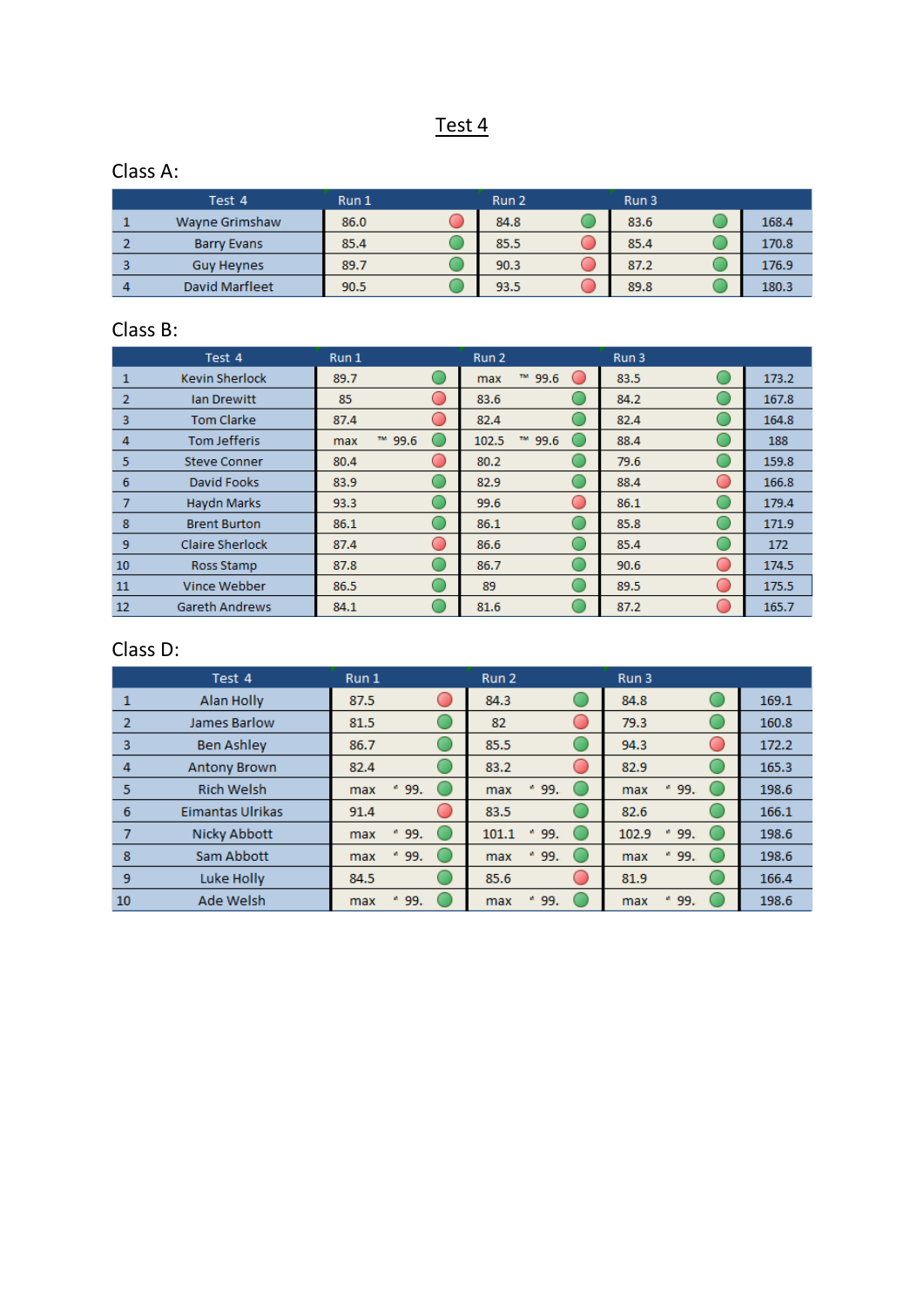## Overall in Class

# Class A (upto 1400cc):

| 1st Wayne Grimshaw | 653.90 | <b>1st in Class</b> |
|--------------------|--------|---------------------|
| 2nd Barry Evans    | 689.70 | $+35.8$             |
| 3rd Guy Heynes     | 716.60 | $+62.7$             |
| 4th David Marfleet | 732.90 | $+79.0$             |

# Class B (1401-2000cc):

| 1st Steve Conner    | 618.50 | <b>1st in Class</b> |
|---------------------|--------|---------------------|
| 2nd Tom Clarke      | 640.50 | $+22$ . seconds     |
| 3rd Jan Drewitt     | 650.90 | $+32.4$ seconds     |
| 4th Kevin Sherlock  | 658.10 | $+39.6$ seconds     |
| 5th Gareth Andrews  | 664.40 | $+45.9$ seconds     |
| 6th David Fooks     | 674.00 | $+55.5$ seconds     |
| 7th Claire Sherlock | 675.20 | + 56.7 seconds      |
| 8th Brent Burton    | 681.40 | $+62.9$ seconds     |
| 9th Haydn Marks     | 697.10 | $+78.6$ seconds     |
| 10th Ross Stamp     | 700.30 | $+81.8$ seconds     |
| 11th Vince Webber   | 704.00 | $+85.5$ seconds     |
| 12th Tom Jefferis   | 712.10 | $+93.6$ seconds     |
|                     |        |                     |

## Class D (Sports Cars):

| 1st James Barlow     | 637.30 | <b>1st in Class</b> |
|----------------------|--------|---------------------|
| 2nd Eimantas Ulrikas | 643.90 | $+6.6$              |
| 3rd Luke Holly       | 649.60 | $+12.3$             |
| 4th Antony Brown     | 654.00 | $+16.7$             |
| 5th Alan Holly       | 658.00 | $+20.7$             |
| 6th Ade Welsh        | 666.40 | $+29.1$             |
| 7th Ben Ashley       | 668.80 | $+31.5$             |
| 8th Sam Abbott       | 697.30 | $+60.0$             |
| 9th Rich Welsh       | 702.00 | $+64.7$             |
| 10th Nicky Abbott    | 751.10 | $+113.8$            |